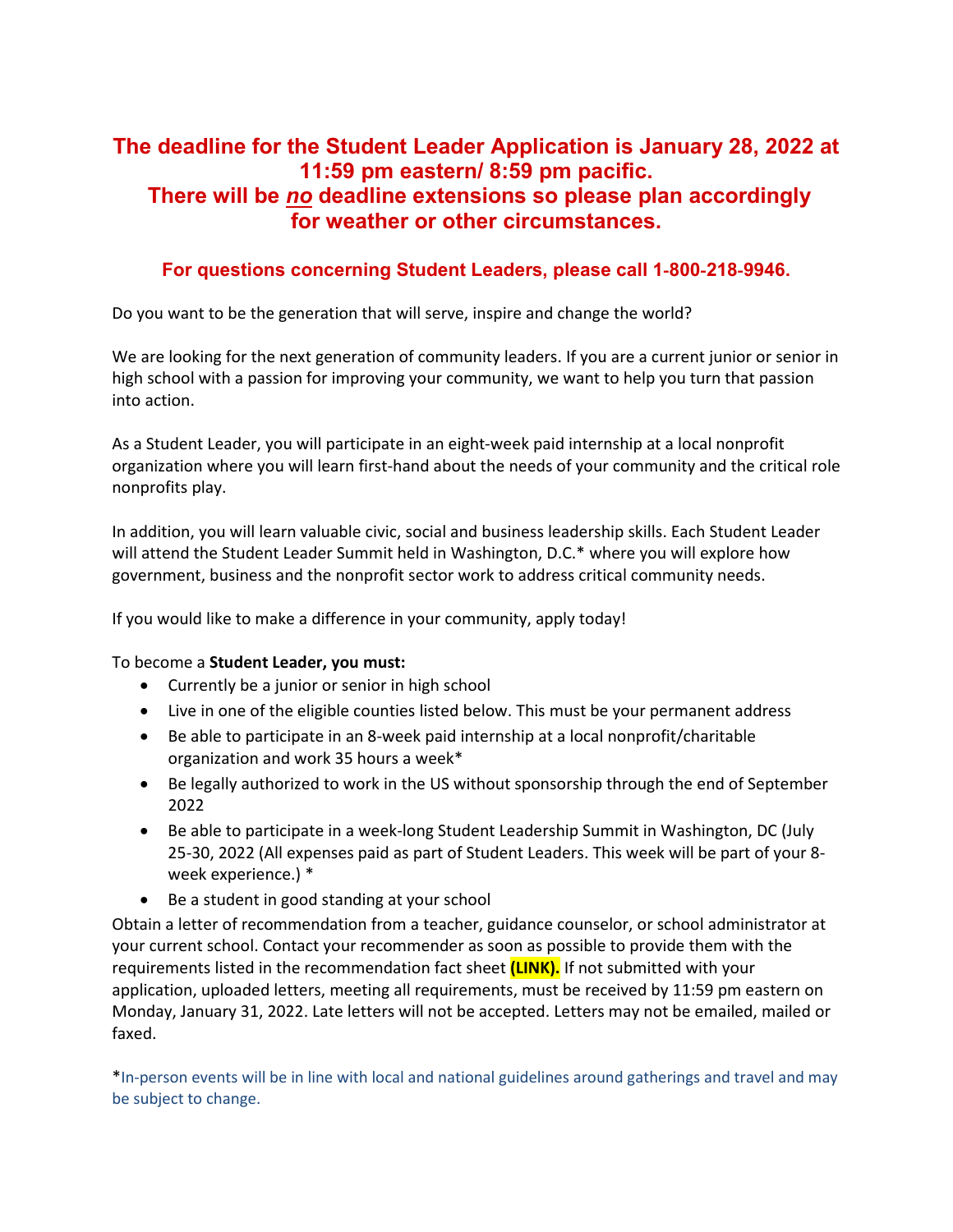## **Please review and make note of the following:**

- Make note of your login ID and your password, so that you can return to the application and complete it later.
- Return to the application directly by going to<http://www.cybergrants.com/boa/slselection>
- **Spell Check!** The application does not automatically correct spelling. Please check your responses. (Tip: Write your responses in a separate document and then cut and paste them into the online application.)
- Thoughtfully answer ALL questions.
- Do **NOT** include your social security number on any documentation.
- Do **NOT** include your transcript with your application.
- Review the list of eligible markets below to confirm your eligibility.

| <b>Participating Bank of America</b> | <b>Markets</b>            | <b>Associated Counties/Cities</b>        |
|--------------------------------------|---------------------------|------------------------------------------|
| <b>Markets: State</b>                |                           |                                          |
| Arkansas                             | Little Rock               | Pulaski County                           |
| Arizona                              | Phoenix                   | Maricopa, Pinal Counties                 |
| Arizona                              | Tucson                    | Pima County                              |
| California                           | Bakersfield               | Kern County                              |
| California                           | East Bay                  | Alameda, Contra Costa, Solano Counties   |
| California                           | Fresno                    | <b>Fresno County</b>                     |
| California                           | Los Angeles               | Los Angeles County                       |
| California                           | Monterey                  | Monterey County                          |
| California                           | Napa, Marin, Sonoma,      | Napa, Sonoma, Marin Counties             |
| California                           | <b>Orange County</b>      | <b>Orange County</b>                     |
| California                           | Riverside (Inland Empire) | Riverside and San Bernardino Counties    |
| California                           | Greater Sacramento        | El Dorado, Placer, Sacramento, San       |
|                                      |                           | Joaquin, Stanislaus, Yolo Counties       |
| California                           | San Diego                 | San Diego County                         |
| California                           | San Francisco             | San Francisco City; San Francisco,       |
|                                      |                           | Counties                                 |
| California                           | Silicon Valley            | Santa Clara, San Mateo Counties          |
| California                           | San Luis Obispo           | San Luis Obispo County                   |
| California                           | Ventura/Santa Barbara     | Ventura, Santa Barbara Counties          |
| Colorado                             | Denver                    | Denver County, Arapahoe County,          |
|                                      |                           | Jefferson County, Adams County,          |
|                                      |                           | Douglas County, Broomfield County,       |
|                                      |                           | Elbert County, Park County, Clear Creek  |
|                                      |                           | County, Gilpin County                    |
| Connecticut                          | Hartford                  | City of Hartford                         |
| Connecticut                          | Southern Connecticut      | Fairfield, New Haven Counties* Cities of |
|                                      |                           | Bridgeport, New Haven and Stamford       |
| District of Columbia                 | <b>Greater Washington</b> | District of Columbia; Fairfax City, VA;  |
|                                      |                           | Manassas City, VA; Manassas Park City,   |
|                                      |                           | VA; Stafford, VA; Arlington County, VA;  |
|                                      |                           | Calvert County, MD; Charles County,      |
|                                      |                           | MD; Fairfax County, VA; Fauquier         |
|                                      |                           | County, VA; Frederick County, MD;        |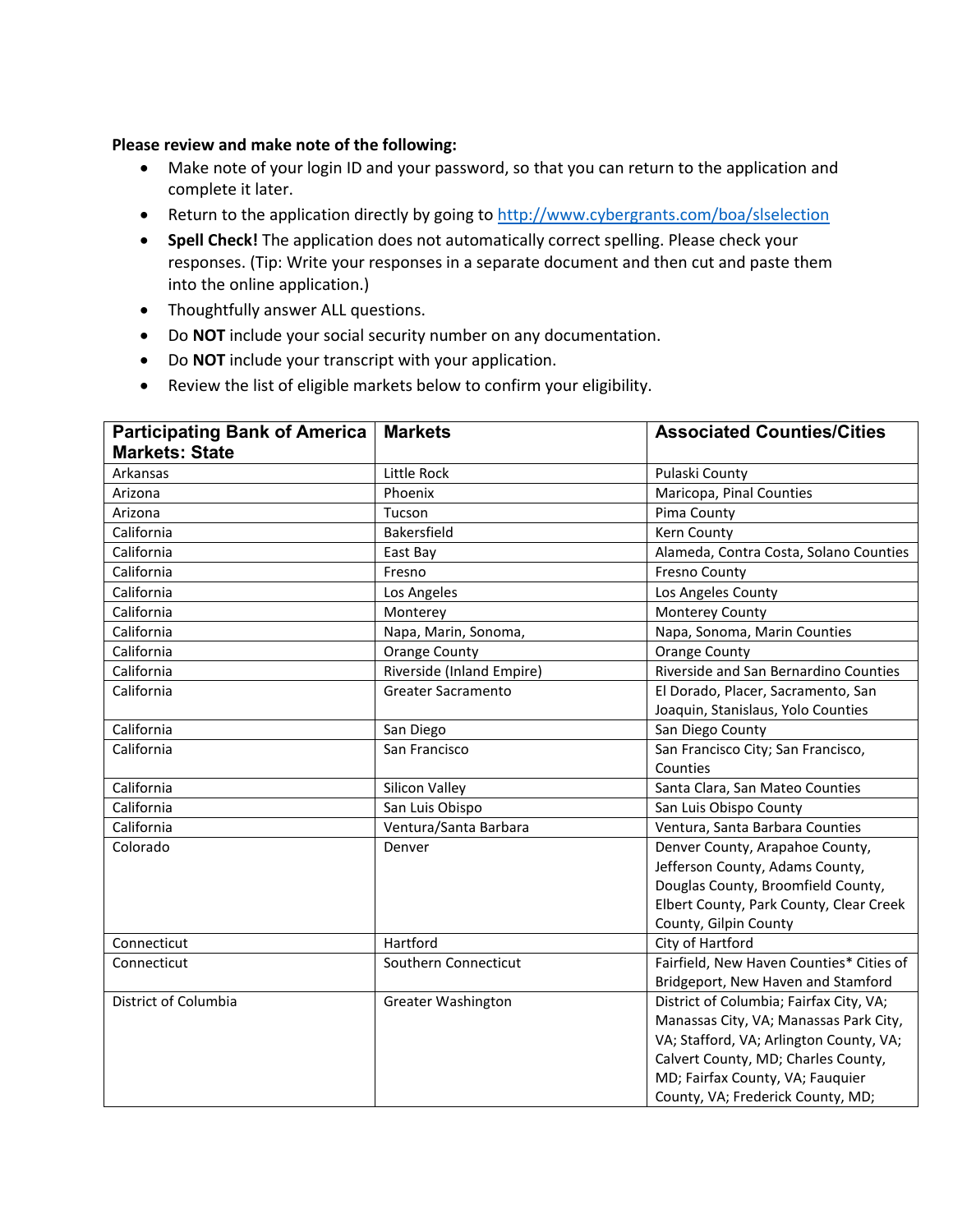|               |                       | Loudoun County, VA; Montgomery            |
|---------------|-----------------------|-------------------------------------------|
|               |                       | County, MD; Prince George's County,       |
|               |                       | MD; Prince William County, VA;            |
|               |                       | Spotsylvania County, VA; St. Mary's       |
|               |                       | County, MD, Warren County, VA             |
| Delaware      | Delaware              | Kent, New Castle, Sussex Counties;        |
| Florida       | East Central Florida  | Volusia, Brevard Counties                 |
| Florida       | Fort Lauderdale       | <b>Broward County</b>                     |
| Florida       | Jacksonville          | Baker, Clay, Duval, Nassau, St. Johns     |
|               |                       | Counties                                  |
| Florida       | Miami                 | Miami-Dade County                         |
| Florida       | <b>Naples</b>         | <b>Collier County</b>                     |
| Florida       | Orlando               | Lake, Orange, Osceola, Seminole           |
|               |                       | Counties                                  |
| Florida       | Sarasota/Manatee      | Sarasota, Manatee Counties                |
| Florida       | Tampa Bay             | Hillsborough, Pinellas Counties           |
| Florida       | Tallahassee           | Leon County                               |
| Florida       | <b>Treasure Coast</b> | Martin and St. Lucie Counties             |
| Florida       | West Palm Beach       | Beach Palm Beach County                   |
| Georgia       | Atlanta               | Barrow, Bartow, Butts, Carroll,           |
|               |                       | Cherokee, Clayton, Cobb, Coweta,          |
|               |                       | Dawson, DeKalb, Douglas, Fayette,         |
|               |                       | Forsyth, Fulton, Gwinnett, Hall           |
|               |                       | Haralson, Heard, Henry, Jasper, Lamar,    |
|               |                       | Meriwether, Morgan, Newton,               |
|               |                       | Paulding, Pickens, Pike, Rockdale,        |
|               |                       | Spalding, Walton, Counties                |
| Georgia       | Augusta               | <b>Richmond County</b>                    |
|               |                       |                                           |
| Georgia       | Savannah              | Chatham County                            |
|               |                       |                                           |
|               |                       |                                           |
| Illinois      | Chicago               | Cook, DuPage, Kane, Kendall, Lake,        |
|               |                       | McHenry, Will Counties                    |
| Indiana       | Indianapolis          | Hamilton, Hendrick & Marion Counties      |
| Iowa          | Des Moines            | Polk County                               |
| Kansas        | Wichita               | Sedgwick County                           |
| Maine         | Portland              | <b>Cumberland County</b>                  |
| Massachusetts | Greater Boston        | Essex, Middlesex, Norfolk, Plymouth,      |
|               |                       | Suffolk, Bristol Counties                 |
| Massachusetts | Worcester             | <b>Worcester County</b>                   |
| Maryland      | <b>Baltimore</b>      | Anne Arundel, Baltimore, Baltimore        |
|               |                       | City, Carroll, Harford, Howard, 'Counties |
| Michigan      | Detroit               | Macomb, Oakland, Wayne Counties           |
| Michigan      | <b>Grand Rapids</b>   | Kent County                               |
| Minnesota     | Minneapolis           | Anoka, Carver, Chisago, Dakota,           |
|               |                       | Hennepin, Isanti, Ramsey, Scott,          |
|               |                       | Sherburne, Washington, and Wright         |
| Missouri      | Kansas City           | Clay, Platte, Jackson, Cass Counties,     |
|               |                       | MO; Johnson, Wyandotte Counties, KS       |
| Missouri      | St. Louis             | Bond, Calhoun, Clinton, Jersey,           |
|               |                       | Macoupin, Madison, Monroe, St.Clair,      |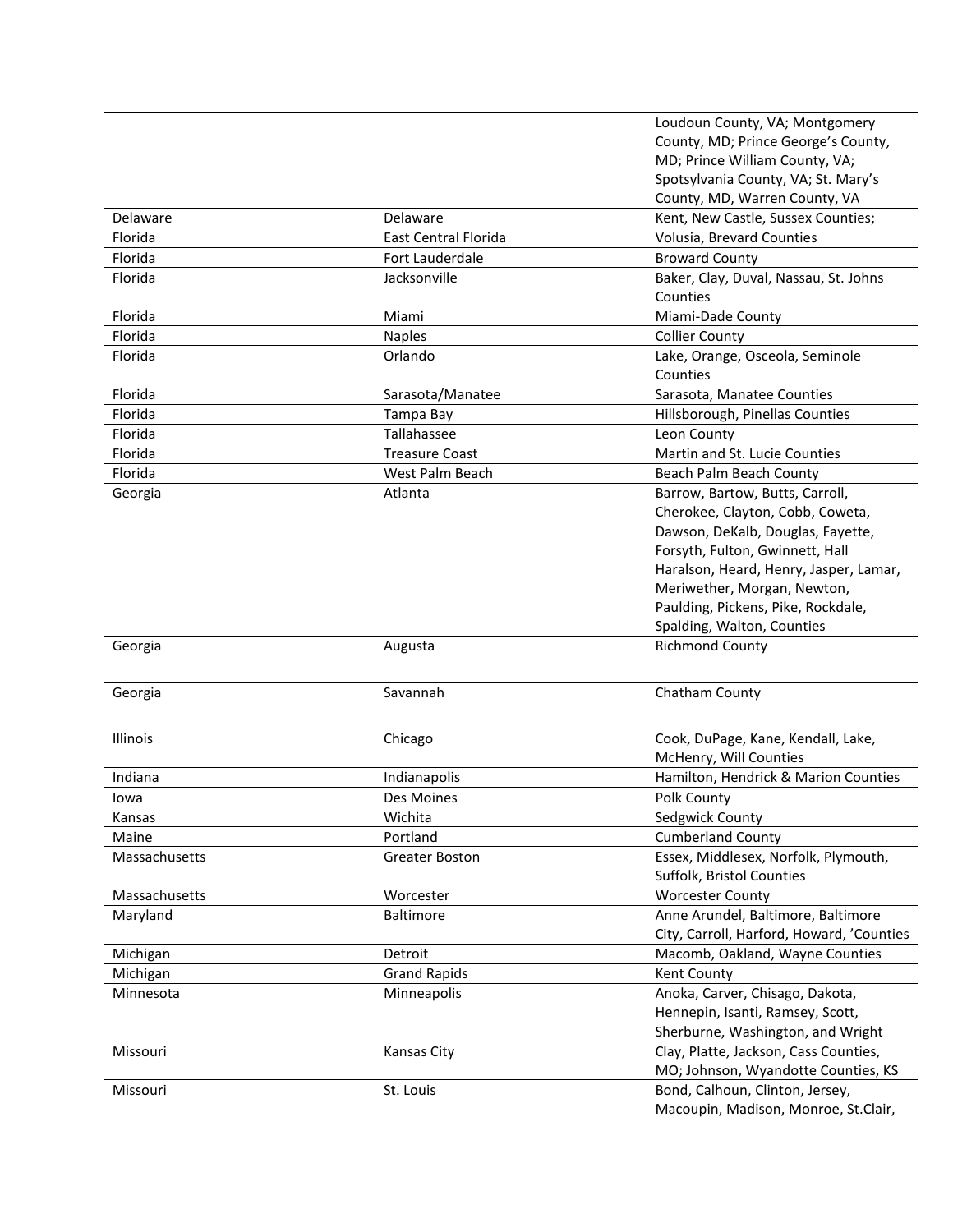|                   |                    | Crawford, Franklin, Jefferson, Lincoln,     |
|-------------------|--------------------|---------------------------------------------|
|                   |                    | Saint Louis, St. Charles, Saint Louis City, |
|                   |                    | Warren, Washington Counties                 |
| North Carolina    | Asheville          | <b>Buncombe and Henderson Counties</b>      |
| North Carolina    | Charlotte          | <b>Mecklenburg County</b>                   |
| North Carolina    | Coastal Carolina   | New Hanover County                          |
| North Carolina    | Raleigh Durham     | Durham, Orange and Wake Counties            |
| North Carolina    | Triad              | Guilford, Forsyth Counties                  |
| Nevada            | Las Vegas          | <b>Clark County</b>                         |
| Nevada            | Reno               | Carson City, Washoe County                  |
| New Jersey        | New Jersey         | , Bergen, , Essex, , Hudson, Hunterdon,     |
|                   |                    | Mercer, Middlesex, Monmouth, Morris,        |
|                   |                    | Ocean, Passaic, Somerset, Salem,            |
|                   |                    | Sussex, Union, Warren Counties              |
| New Hampshire     | Manchester         | Hillsborough and Rockingham Counties        |
| <b>New Mexico</b> | Albuquerque        | Bernalillo, Sandoval Counties               |
| <b>New York</b>   | Albany             | <b>Albany County</b>                        |
| New York          | <b>Buffalo</b>     | <b>Erie County</b>                          |
| New York          | Long Island        | Nassau, Suffolk Counties                    |
| <b>New York</b>   | New York City      | Bronx, Kings, New York, Queens,             |
|                   |                    | <b>Richmond Counties</b>                    |
| New York          | Rochester          | Monroe County                               |
| <b>New York</b>   | Syracuse           | Onondaga County                             |
| Ohio              | Cincinnati         | <b>Hamilton County</b>                      |
| Ohio              | Cleveland          | Cuyahoga, Geauga Counties                   |
| Ohio              | Columbus           | Franklin County                             |
| Oklahoma          | Oklahoma City      | Cleveland, Oklahoma Counties                |
| Oklahoma          | Tulsa              | Creek, Tulsa Counties                       |
| Oregon            | Portland/Vancouver | Clackamas, Multnomah, Washington,           |
|                   |                    | <b>Clark Counties</b>                       |
| Pennsylvania      | Philadelphia       | Atlantic, Bucks, Burlington, Camden         |
|                   |                    | Cape May, Chester, Cumberland               |
|                   |                    | Delaware, Gloucester, Montgomery,           |
|                   |                    | Philadelphia Counties                       |
| Pennsylvania      | Pittsburgh         | Allegheny County                            |
| Rhode Island      | Providence         | Bristol, Kent, Newport, Providence,         |
|                   |                    | <b>Washington Counties</b>                  |
| South Carolina    | Charleston         | Charleston County                           |
| South Carolina    | Columbia           | Lexington, Richland Counties                |
| South Carolina    | Myrtle Beach       | Horry County                                |
| South Carolina    | Upstate            | <b>Greenville County</b>                    |
| Tennessee         | Knoxville          | Knox County                                 |
| Tennessee         | Memphis            | <b>Shelby County</b>                        |
| Tennessee         | Nashville          | Cheatham, Davidson, Rutherford,             |
|                   |                    | Sumner, Williamson, Wilson Counties         |
| Texas             | Amarillo           | <b>Potter and Randall Counties</b>          |
| Texas             | Austin             | Travis, Williamson, Hays Counties           |
| Texas             | El Paso            | El Paso County                              |
| Texas             | Fort Worth         | <b>Tarrant County</b>                       |
| Texas             | Houston            | Austin, Brazoria, Chambers, Fort Bend,      |
|                   |                    | Harris, Liberty, Montgomery, Galveston,     |